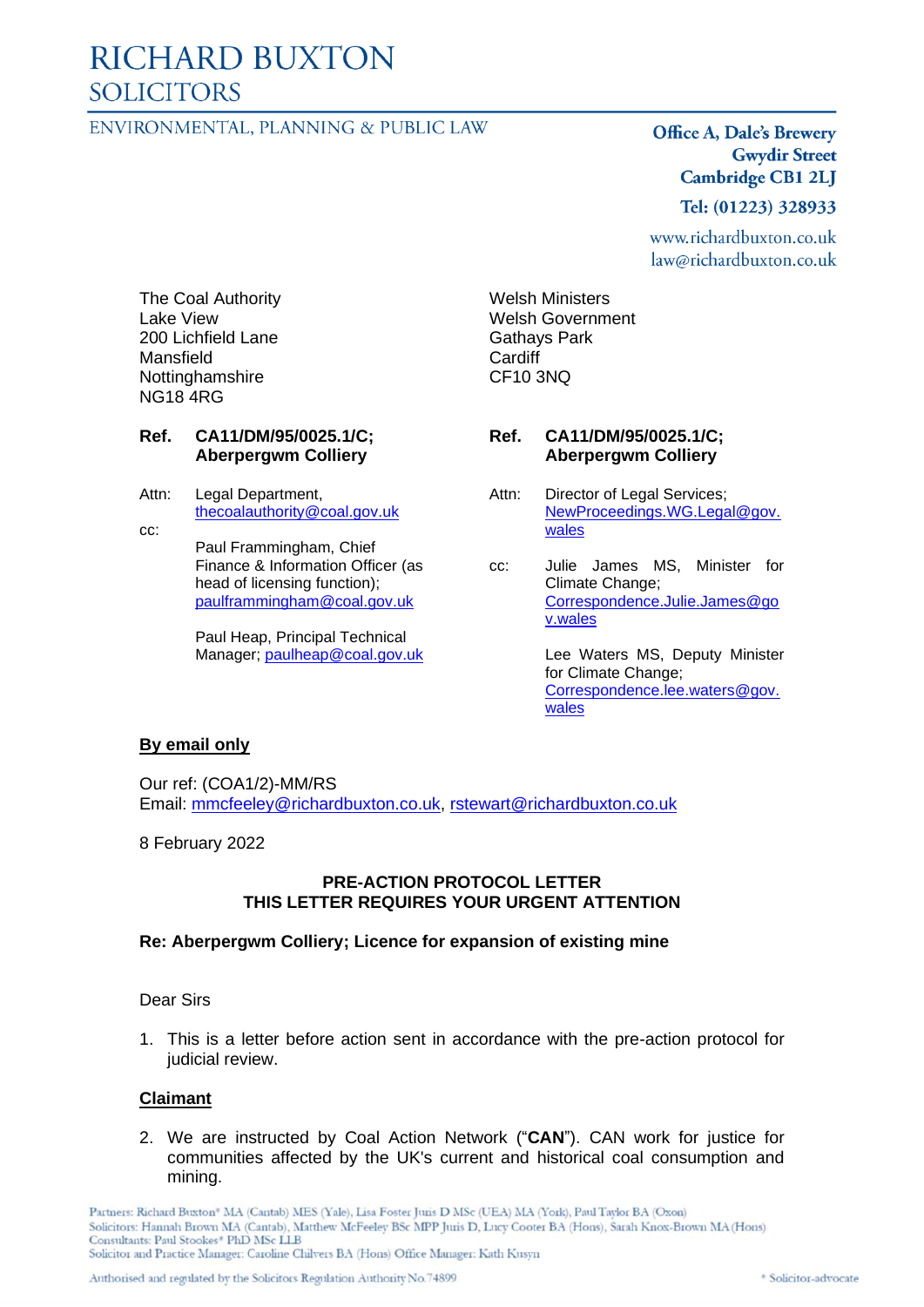# **Proposed Defendant(s)**

- 3. The Coal Authority, Lake View, 200 Lichfield Lane, Mansfield NG18 4RG ("**the First Prospective Defendant**"); and
- 4. The Welsh Minsters, Welsh Government, Cathays Park, Cardiff CF10 3NQ ("**the Second Prospective Defendant**").

# **Decision(s) to be Challenged**

- 5. As explained in detail below, the proposed claims relate to:
	- (a) The Coal Authority's decision to approve a licence application by Aberpergwm Colliery for a "Full Underground Licence", reference **CA11/DM/95/0025.1/C**, thereby deciding to make an offer of a licence to the applicant.
	- (b) To the extent it has been made, the decision, taken by the Welsh Ministers, to approve the authorisation of the licence referred to in (a) above under section 26A of the Coal Industry Act 1994 ("**CIA 1994**").

# **Dates of Decision(s)**

- 6. In relation to the decision by the Coal Authority, the date appears from correspondence to be 25 January 2022;
- 7. In relation to the Welsh Ministers' approval, it is (as explained further below) entirely unclear whether this has actually been given. To the extent that it has, correspondence indicates the decision was communicated to the Coal Authority on 10 January 2022.

# **Factual background**

- 8. The key factual background, as far as the proposed Claimant and its legal representatives are aware, is as follows:
- 9. In 2018, planning permission was granted by Neath Port Talbot County Borough Council (ref. P2014/0729) for a consolidation and extension of planning permission for surface development and operations and an application for an extension to and reconfiguration of the underground coal workings at Aberpergwm Colliery, Glynneath, Neath SA11 5SF ("**the 2018 Permission**"). The decision provides that the extraction of coal at the site may continue until 31 December, 2039.
- 10. The Officer's Report which supported the grant of permission advised that the proposal would provide for the extraction of "approximately 70 million tonnes of run of mine coal over a period in excess of 25 years, of which it is estimated that approximately 42 million tonnes will be saleable coal." It was also estimated that approximately 10.4 million cubic metres of mine waste would be generated over the life of the mine, which would be transported by dump truck to an associated "mine waste repository."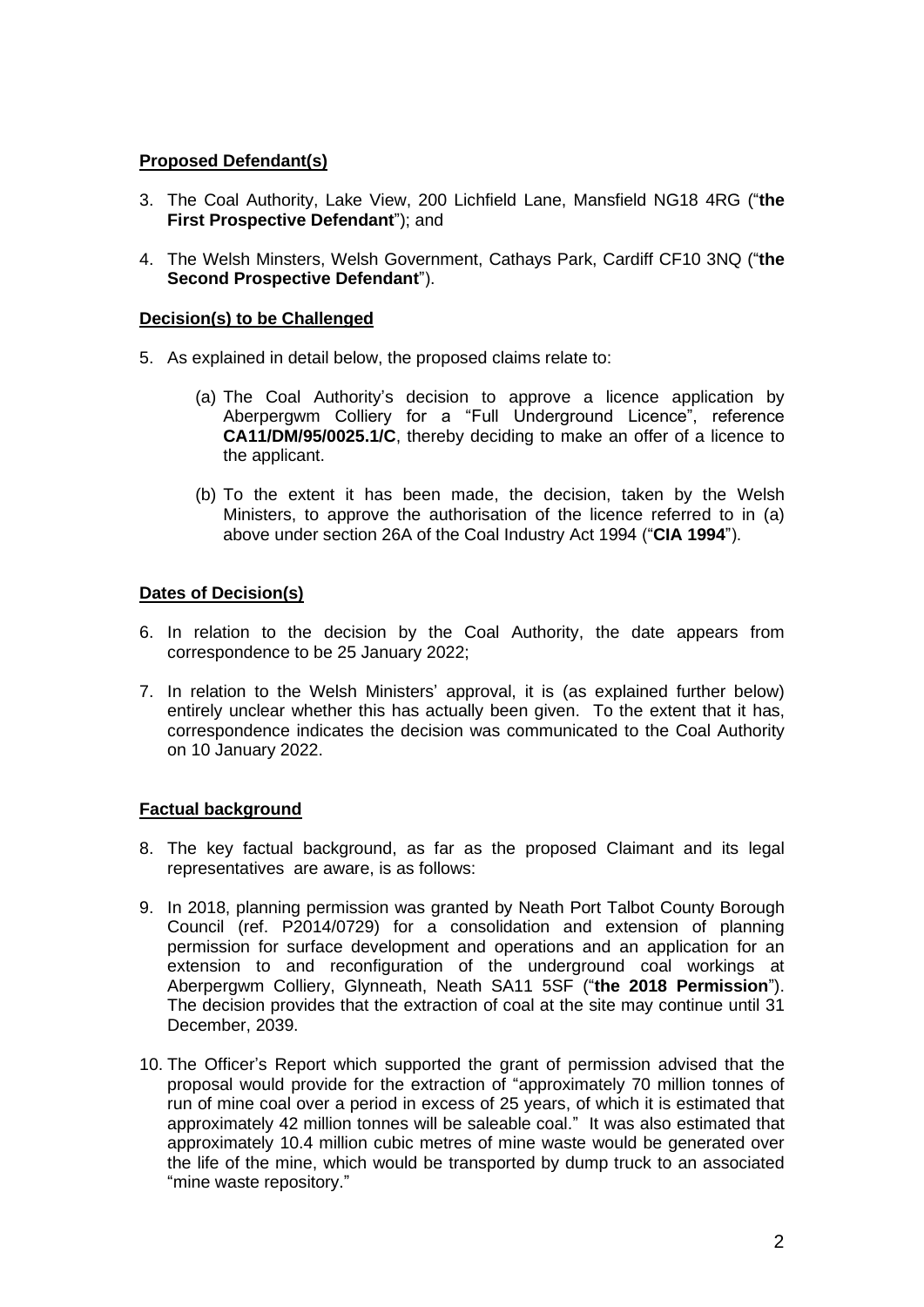- 11. It may also be noted that the Officer's Report made no mention or assessment in relation to climate change other than mentioning the term in reciting relevant planning policies. The Officer's Report also noted that the Coal Authority as consultee "supports the application".
- 12. On 16 September 2020, Energybuild Mining Limited made an application to the Coal Authority for a Full Underground licence.
- 13. On the same date, Energybuild Mining Limited made a separate application for a "Conditional Underground Licence – Variation". This application was given an identical reference by the Coal Authority. According to the Coal Authority's website, this application was subsequently withdrawn, apparently on 17 March 2021. It is not clear precisely what this application related to.
- 14. On 4 November 2021, BBC News reported that Welsh Ministers had "called for the mining licence for Aberpergwm colliery, near Glynneath, to be cancelled." 1 The story quoted Deputy Climate Change Minister Lee Waters as saying that Welsh Ministers "have a 'clear policy of stopping using fossil fuels'" and that he had "urged the UK government to stop '40 million tonnes of coal' being extracted 'from Welsh soil' over the next 18 years."
- 15. The BBC News article further set out an apparent disagreement between the Welsh Ministers and the UK Government over the legal authority to act:

*"The Welsh government says it is up to the UK Secretary of State for Business, Energy and Industrial Strategy (BEIS), Kwasi Kwarteng, to act to intervene to prevent "the coal being extracted from Welsh soil" and they have written to request his intervention.*

*"We don't want it to happen and the only reason it might happen is because of their [UK government] inaction and their policies," Mr Waters said.*

*But a UK government spokesperson said it was a matter for the Welsh government.*

*"The Coal Authority is responsible for licensing coal mines, including for Aberpergwm," they said*

*"The BEIS Secretary of State is not involved in this process, as Welsh ministers have the power under the Coal Industry Act to make the final decision on whether coal mining operations in Wales can be progressed."*

*But the Welsh government insists they don't have the power to cancel licences that were granted before they were given control over mining regulation.*

*Aberpergwm was originally granted a licence to mine coal before licencing powers were handed over to the Welsh government.*

<sup>1</sup> BBC News, "*Climate change: Welsh ministers demand scrapping of mining licence*" (4 Nov. 2021) <https://www.bbc.co.uk/news/uk-wales-politics-59164533>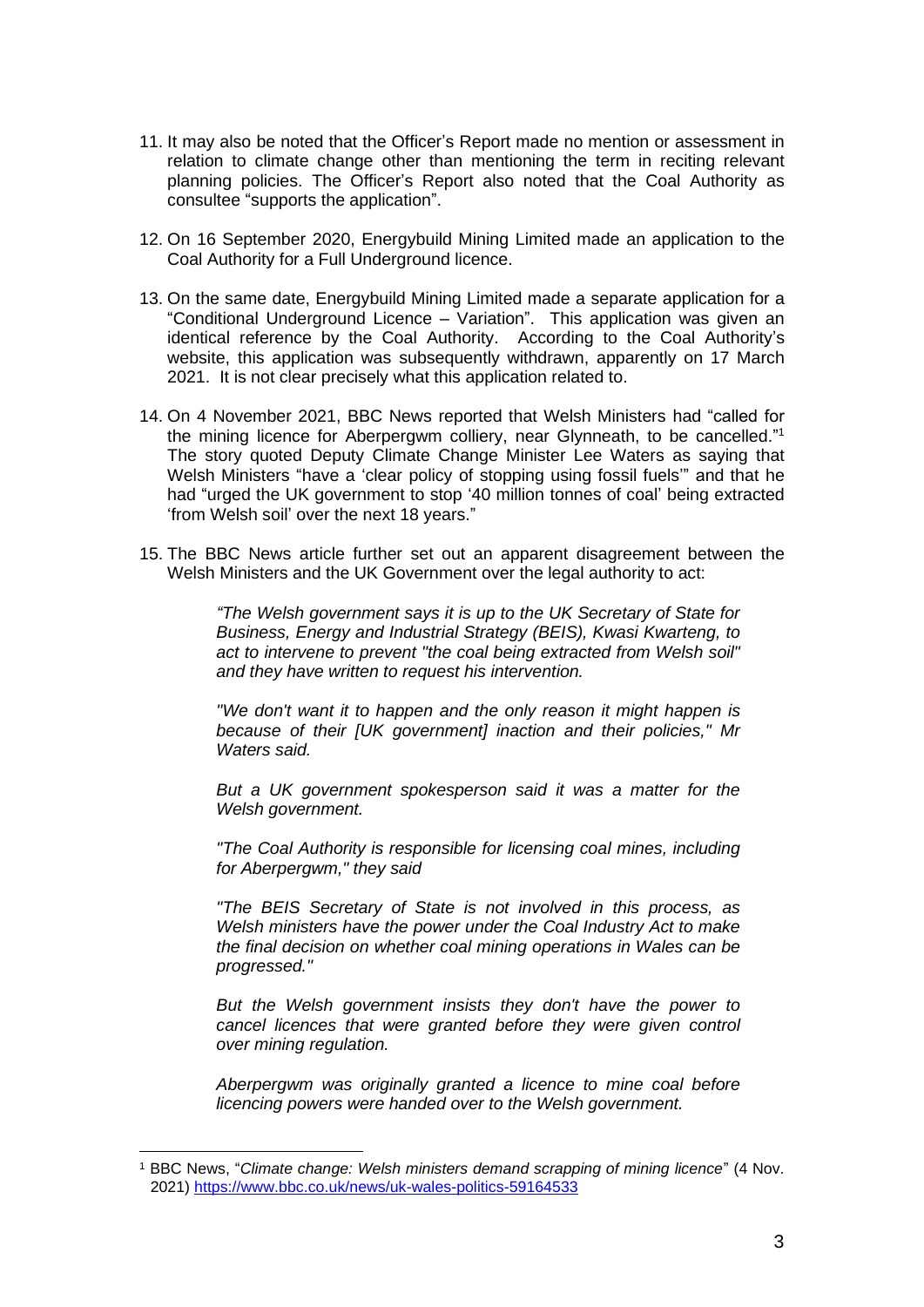*The mine operators have recently applied to the Coal Authority for formal recognition that the conditions attached to their original licence have been fulfilled."*

- 16. Apparently on 25 January 2022, the Coal Authority made an offer of a licence to Energybuild Mining Limited. The proposed Claimant learned of this decision on Wednesday 26 January 2022 after visiting the Coal Authority's webpage on Coal Mining Licence Applications<sup>2</sup> and noting that the column labelled "Decision" in relation to full application CA11/DM/95/0025.1/C stated "Approved".
- 17. A member of the Coal Action Network wrote to the Coal Authority by email on 26 January asking when the determination of the application was made.
- 18. The Coal Authority sent a letter to the proposed Claimant in response dated 2 February 2022. In that letter, the Coal Authority states, inter alia, that:

*"To operate a coal mine an operator needs relevant rights and permissions, including planning permission, a licence from the Coal Authority and to notify the Health and Safety Executive.*

*Under current legislation, when considering a coal licence application the Coal Authority needs to consider:*

*• Whether the applicant can finance coal mining operations and related liabilities*

*• The nature of the land or property that may be impacted by subsidence and that damage can be properly compensated by the operator*

*• That the operation will be carried out by properly experienced people*

*If these tests are met then we have a legal duty to approve the licence application under current legislation.*

*Energybuild Mining Limited has operated Aberpergwm Colliery in Wales since July 2004. In September 2018 the operator received planning permission from Welsh authorities to expand the mine, a key step in the approval process, and applied for a full operational licence for the expanded area from the Coal Authority in September 2020.*

*As part of this determination process, we have engaged with Welsh Government for any direction they would wish to give under the Wales Act 2017. On the 10 January 2022 the Welsh Government informed the Coal Authority that Welsh ministers will not be making a determination in this case.*

*The operator has demonstrated that they have met the requisite tests under current legislation which includes planning permission from the relevant Welsh authorities. The Coal Authority, having consulted Welsh Government on the application, has a legal duty to approve the licence application. This was done on 25* 

<sup>2</sup> [https://www.gov.uk/government/publications/coal-mining-licence-applications/coal-mining](https://www.gov.uk/government/publications/coal-mining-licence-applications/coal-mining-licence-applications)[licence-applications](https://www.gov.uk/government/publications/coal-mining-licence-applications/coal-mining-licence-applications)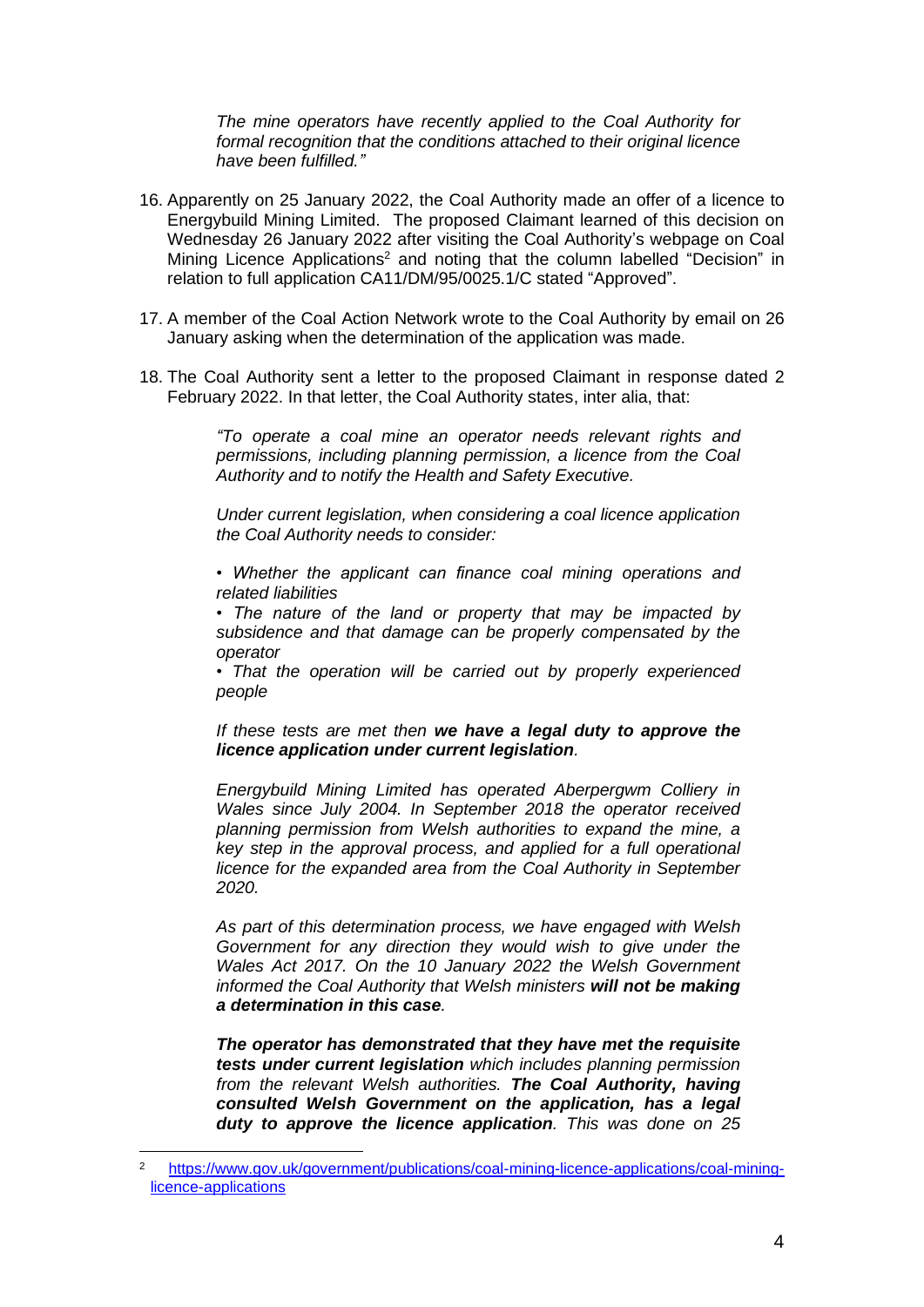*January 2022. The approved licence has now gone to the operator for final checks and confirmation. If appropriate confirmation is received within 2 months then the licence will be granted and issued. This is the final step in allowing expansion of the existing mine." (emphasis added)*

19. On 27 January, 2022, news broke that the Coal Authority had made a decision in favour of granting a licence. In the BBC News article reporting the news, the Welsh government was quoted in response saying

> *"We have been clear that we do not support the extraction of fossil fuels and are focused on the climate emergency.*

> *As the original licence was issued before powers in relation to coal licences were devolved, Welsh ministers are not able to intervene in the licensing process and appropriately apply Welsh policy."<sup>3</sup>*

## **Summary of legal principles**

- 20. The Coal Authority's powers and duties regarding coal mine licensing derive primarily from the CIA 1994. Section 7 vests in the Coal Authority all rights for the "searching for, boring for, working or getting of coal" in Great Britain (for ease, these are hereinafter described as "coal-mining rights"). Section 26(1) gives the Coal Authority the general power to licence any of those coal-mining rights to an applicant.
- 21. Section 26(3) states that the Coal Authority "may issue such general or specific invitation as it thinks fit for applications to be made" in respect of an area of Great Britain where the Authority considers it "appropriate" to allow the "interests or rights" in the land to be acquired from the Authority. Accordingly, an application for a licence prompts the Coal Authority to consider whether to make an "invitation" to the applicant to acquire some or all of the coal-mining rights on a piece of land. The applicant may then accept the invitation, which, along with payment, results in the grant of a licence to exercise those coal mining rights. This is reflected in paragraph 3 of the Coal Authority Guidance.<sup>4</sup>
- 22. Section 26(3) is drafted to give the Coal Authority broad discretion to make (or not make) such invitation "as it thinks fit". This gives a wide discretion to the Coal Authority to take into account any matters it considers to be relevant. This is explicitly confirmed in section 26(5), which refers to the Authority's power "to take into account all such factors as it thinks fit in determining whether, and subject to what conditions, to grant a licence".
- 23. Without prejudice to that broad power, section 26(5) requires the Coal Authority to consider the terms on which the applicant is offering to acquire the coal-mining rights from the Authority (i.e. the terms of the application).
- 24. Section 2 of the CIA 1994 imposes a number of duties on the Authority. In particular, when the Authority is exercising its discretion under section 26(3),

<sup>3</sup> BBC News, "*Coal: Aberpergwm colliery gets OK to mine 40 million tonnes*" (27 Jan. 2022) [https://www.bbc.co.uk/news/uk-wales-politics-60147423.](https://www.bbc.co.uk/news/uk-wales-politics-60147423)

<sup>4</sup> [https://www.gov.uk/government/publications/coal-exploration-licences/guidance-notes-for](https://www.gov.uk/government/publications/coal-exploration-licences/guidance-notes-for-applicants-for-coal-exploration-licences)[applicants-for-coal-exploration-licences](https://www.gov.uk/government/publications/coal-exploration-licences/guidance-notes-for-applicants-for-coal-exploration-licences)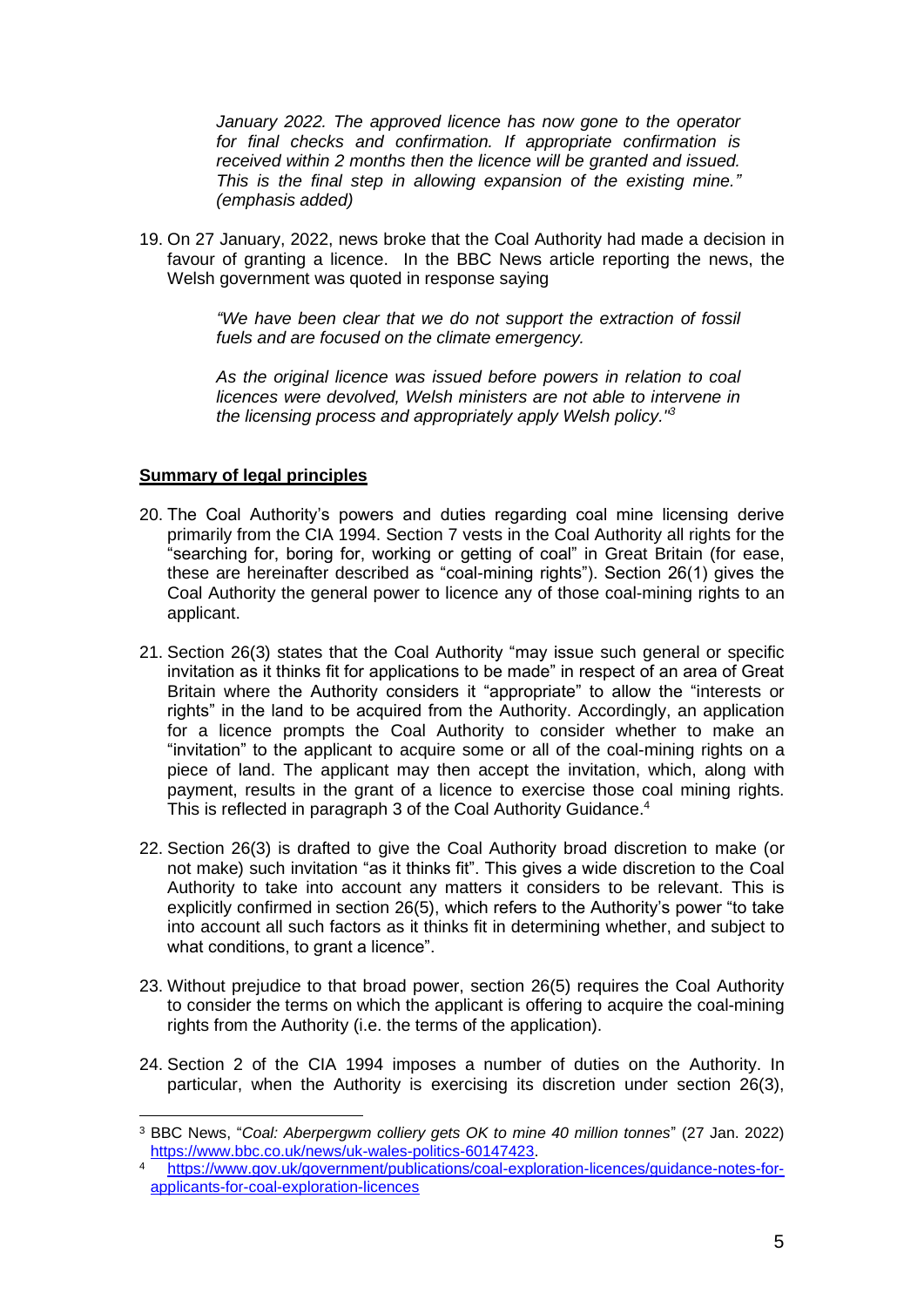section 2 requires that it act in "the manner that it considers is best calculated to secure, so far as practicable", in summary:

- (a) The maintenance of an economically viable coal-mining industry in Great Britain;
- (b) That licensees are able to finance the coal mining operation and discharge any liabilities arising from those operations; and
- (c) That any damage or loss sustained due to subsidence can be compensated by the licensee;
- 25. Section 2(2) further provides that the Coal Authority should have regard to the desirability of securing:
	- (a) That licensees have at their disposal such experience and expertise as are appropriate for properly carrying on licenced operations and that competition is promoted in the coal industry.
- 26. Section 2 only obliges the Coal Authority to "secure" these matters "so far as practicable" (for (a)-(c) above) or to have regard to the desirability of securing (d) above. It does not require the Authority to grant licences if those criteria are met; nor does it otherwise limit the very broad discretion to take into account and make its decision based on any other factors the Authority thinks fit.
- 27. Section 26A(1) of the CIA 1994 provides: "If or to the extent that a licence under this Part authorises coal-mining operations in relation to coal in Wales, it shall have effect only if the Welsh Ministers notify the Authority that they approve the authorisation."
- 28. "Coal-mining operations" are defined broadly in section 25(2) to mean: "the winning, working or getting (with or without other minerals) of any coal, in the treatment of coal in the strata for the purpose of winning any product of coal or in the winning, working or getting of any product of coal resulting from such treatment", which is not exclusively for exploration."
- 29. Section 26A was added to the CIA 1994 by section 67 of the Wales Act 2017. Section 67 came into force on 1 April 2018: see section 71(4) of the Wales Act and regulation 3(m) of SI 2017/1179. This means that the power in section 26A was fully in force:
	- a) When the 2018 Permission was granted. Although this is a planning permission and not anything to do with the Coal Authority, it is notable that the mining operations for which the Full Underground licence was sought were only given planning permission after the Welsh Ministers had been granted the statutory power to approve (or decline to approve) the licence authorisation;
	- b) When Energybuild Mining Ltd made both applications to the Coal Authority concerning Aberpergwm Colliery on 16/9/2020;
	- c) When the Welsh Ministers apparently indicated that they would "not be making a determination" in relation to the licence; and
	- d) When the Coal Authority offered the licence to Energybuild Mining Ltd around 25/1/2022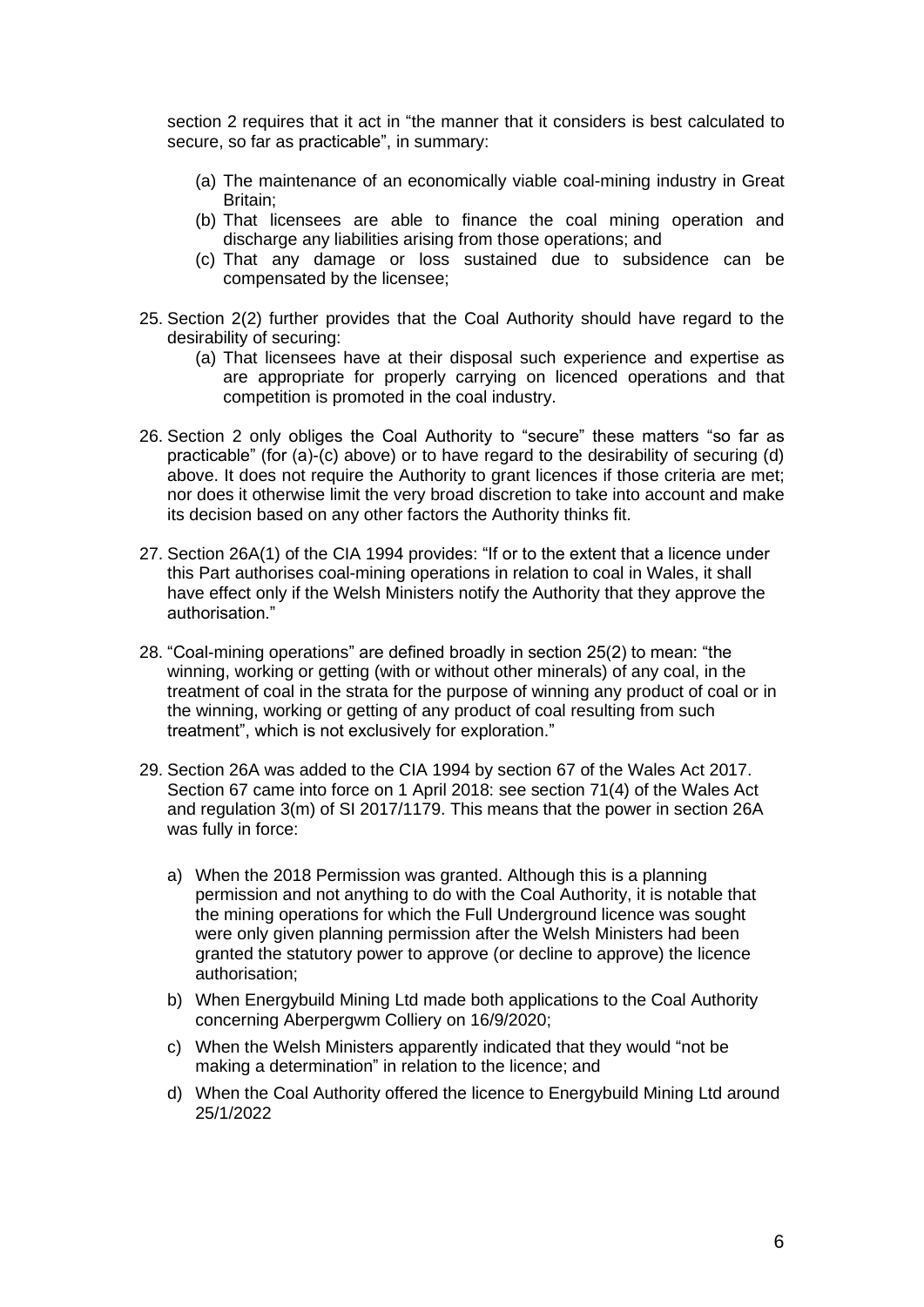## **Grounds of Challenge - Decision by Coal Authority to grant licence**

#### **Ground 1: No approval from Welsh Ministers as required by s26A**

- 30. Section 26A(1) of the CIA 1994, as amended, is drafted in unambiguous terms. It sets out that a licence "shall have effect only if the Welsh Ministers notify the Authority that they approve the authorisation."
- 31. The response letter from the Coal Authority indicates that no such approval has been issued, but only that the Welsh Ministers indicated on 10 January 2022 that they "would not be making a determination in this case."
- 32. As no approval has been issued, as required by s26A, the decision by the Coal Authority to issue a licence was unlawful. Alternatively, the Coal Authority should notify the applicant that the offer of the licence is of no legal effect until and unless the Welsh Ministers grant such approval.

#### **Ground 2: Unlawful fettering of discretion / misinterpretation of legal powers**

- 33. As set out above, the CIA 1994 grants the Coal Authority wide discretion to consider such matters as it considers relevant in considering whether to grant a licence.
- 34. However, the Coal Authority indicated in its correspondence with the proposed Claimant that if three "tests" were met then it considered that it has "a legal duty to approve the licence application under current legislation."
- 35. This is clearly not simply unartful drafting as the short letter reiterates, only a few paragraphs later, that the Coal Authority considers that "The operator has demonstrated that they have met the requisite tests under current legislation which includes planning permission from the relevant Welsh authorities. The Coal Authority, having consulted Welsh Government on the application, has a legal duty to approve the licence application."
- 36. This is a clear misunderstanding of the Coal Authority's legal powers under the CIA 1994, and thus represents an error of law which independently infects the decision to grant the licence. The Coal Authority appears to have proceeded on the basis that it could not take matters other than those enumerated in s 2 of the CIA 1994 into account when making its decision and/or that, if it considered the matters in s 2 CIA 1994 would be secured, it was obliged to approve the licence.
- 37. The Coal Authority thus unlawfully fettered its discretion and/or otherwise erred in law by determining that it could consider only those enumerated factors. See R v SSHD ex p Venables [1997] AC 407 at 496.
- 38. Further or alternatively, the Coal Authority failed to take into account material considerations, namely all circumstances that did not go to the enumerated factors in s2, including but not limited to (1) the Welsh Ministers' announced stance that an appropriate application of Welsh policy would not see the licence granted, (2) the potential climate change impacts of the granting of a licence.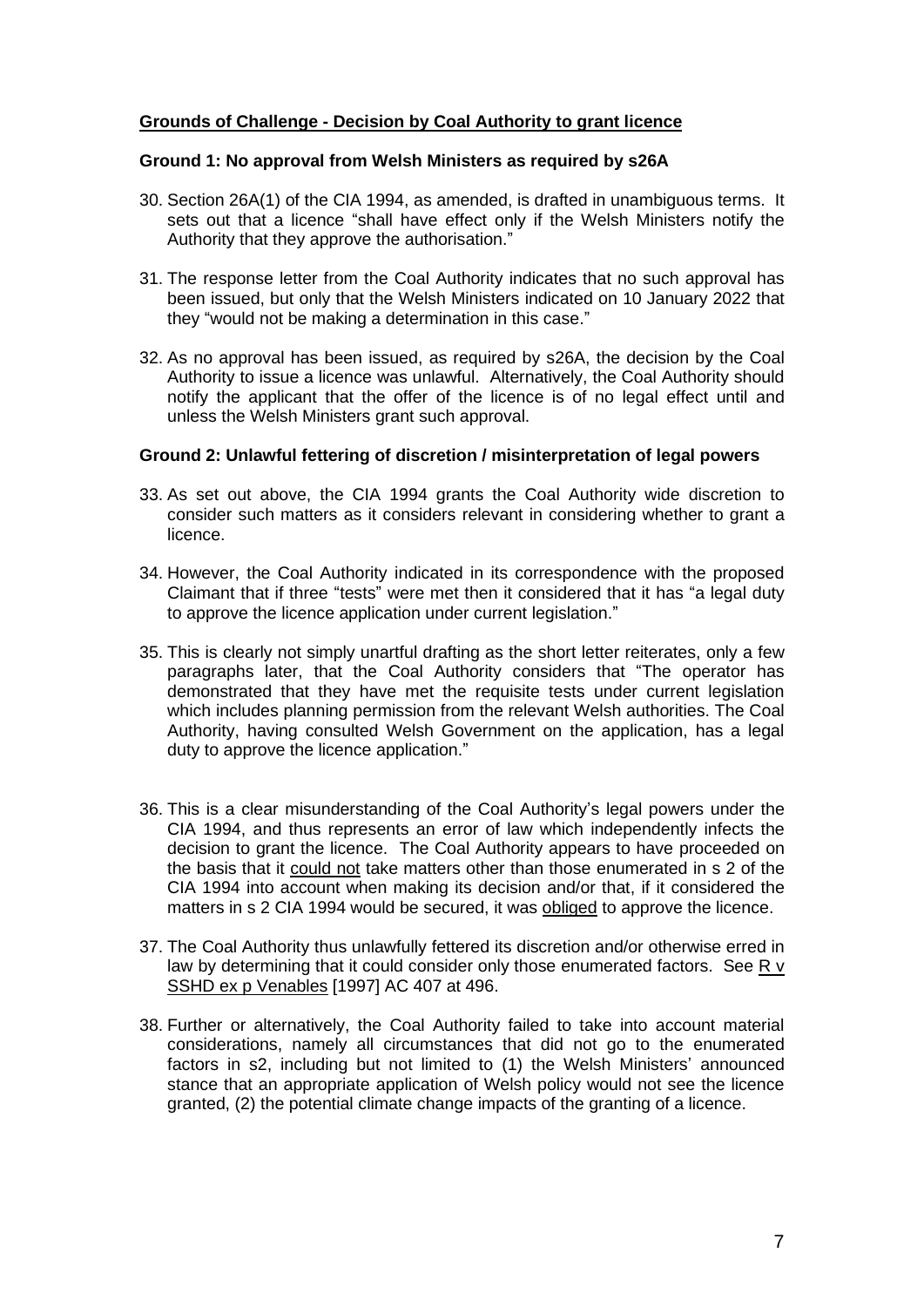# **Ground of Challenge – Decision of Welsh Ministers in relation to powers under section 26A of the Coal Industry Act 1994**

- 39. As above, it appears from the information available to the potential Claimant that no approval has been issued by Welsh Ministers. However, the proposed Claimant has not seen the communications between the Welsh Ministers and the Coal Authority. To the extent that the communication from the Welsh Ministers is deemed to be an "approval" which is legally sufficient for the purposes of s 26A of the CIA 1994, it appears ministers considered they could not decline to issue such approval because they did not have power to do so in this case. This apparent legal interpretation would represent a misunderstanding of the Welsh Ministers' legal powers under section 26A and represent a legal error which vitiates the decision to grant an approval.
- 40. As set out above, s 26A applies to any licence for coal-mining operations which are to any extent licenced under the CIA 1994 after 1 April 2018. This is regardless of whether any underlying or existing licence was granted earlier.
- 41. In any event, in this case, the application for a full licence was made on 16 September 2020, meaning that even if the Welsh Ministers were correct that the power to approve licences applied only to those licences for which applications had been made after the legislation came into effect, the licence in this case meets that criterion.
- 42. The Welsh Ministers' concerns apparently stem from the transitional provisions in Schedule 7 of the Wales Act 2017. Paragraph 6(1) of Schedule 7 states: "Nothing in a provision of this Act affects the validity of anything done by a … public authority before the provision comes into force." Paragraph 6(2) maintains the effectiveness of anything a public body is "in the process" of doing when a provision of the Wales Act 2017 comes into force. Finally paragraph 6(2) maintains the effectiveness of anything done by a public authority "which is in force when a provision of this act comes into force" and which was done for/under a function transferred to the Welsh Ministers.
- 43. Accordingly, it is the case that any licences granted prior to 1 April 2018 remain effective and are not subject to the Welsh Ministers' power in section 26A. But the transitional provisions are irrelevant where a new application for a licence for any type of coal-mining operation is made and considered by the Coal Authority after 1.4.2018 (including a new application for a variation to an existing licence, though this case does not appear to concern such an application). Thus, section 26A applies and the Coal Authority can only issue the licence with the Welsh Minsters' approval.
- 44. To the extent that the Welsh Ministers considered otherwise and issued any document which is deemed an "approval" under section 26A, this was based on a misunderstanding of their legal powers and the decision was thus vitiated by an error of law.

# **What the Coal Authority is requested to do**

45. For the reasons set out in this letter, the First Prospective Defendant, the Coal Authority, is asked to withdraw its offer of a licence to the applicant. If the Coal Authority does not consider that it has the power to withdraw the licence, it should set out the basis on which it considers this to be the case, including by reference to relevant legislation.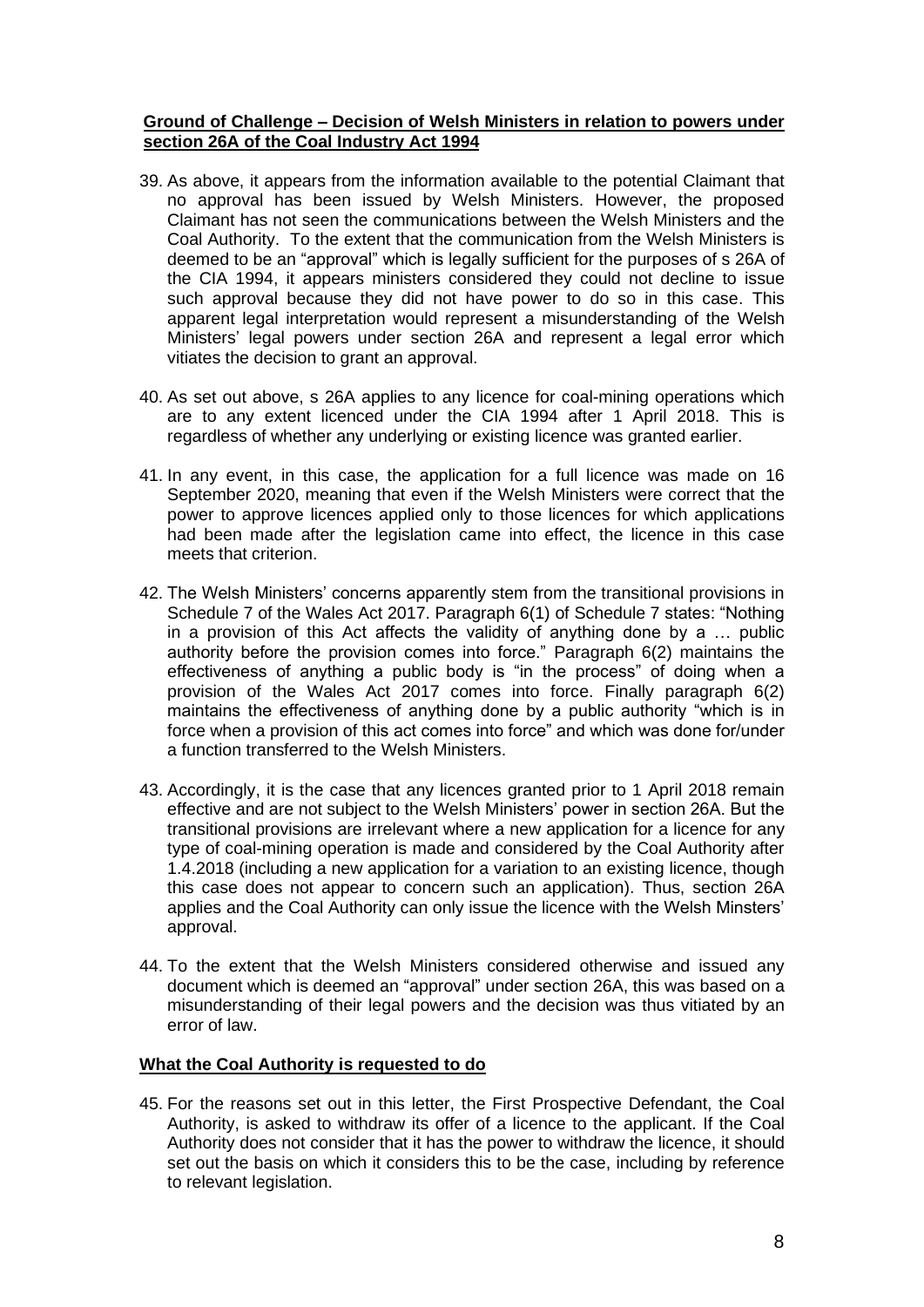46. If the Coal Authority does not consider it has the power to withdraw its offer, then it is asked to agree to the quashing of its decision made on or about 25 January 2022 to approve a licence application by Aberpergwm Colliery for a "Full Underground Licence", reference **CA11/DM/95/0025.1/C** and to agree to pay the Claimant's costs of and relating to this prospective claim.

#### **What the Welsh Minsters are requested to do**

- 47. To the extent that the Second Prospective Defendant, the Welsh Ministers, consider that they have not issued an approval in relation to application CA11/DM/95/0025.1/C, they should clarify this immediately in correspondence with the proposed Claimant and other recipients of this letter.
- 48. If the Welsh Ministers have not issued an approval, but have instead only indicated to the Coal Authority that they will not be making a determination in this case, they are asked immediately to write to the Coal Authority and notify the Authority that they do not approve the authorisation.
- 49. To the extent that Welsh Ministers consider that they have issued an approval in relation to application CA11/DM/95/0025.1/C, they should set out the basis on which they have done so and indicate the legal basis for their decision. To the extent that they considered, as appears from public sources, that they were unable to withhold such approval, they should immediately withdraw such approval and direct the Coal Authority to immediately withdraw the offer of a licence. If the Welsh Ministers do not consider that they have the power to withdraw their approval, they should set out the basis on which they consider this to be the case, including by reference to relevant legislation*.*
- 50. If the Welsh Ministers do not consider they have the power to withdraw any approval, they are asked to consent to judgment based on the fact that they have erred in law as to the meaning of section 26A of the CIA 1994 and sections 67, 71(4) and Schedule 7 of the Wales Act 2017 and agree to pay the Claimant's costs of and relating to this prospective claim.

# **Details of Information Sought**

- 51. Both the First and Second Prospective Defendants are required to make full and frank disclosure in judicial review proceedings.
- 52. We therefore require full information on how both of the prospective Defendants have dealt with each of the points raised above.
- 53. In addition, we request that the First Prospective Defendant provide the following documents:
	- (a) both licence applications i.e. the (1) determined application and (2) to the application for a Conditional Underground Licence – Variation (made under the same reference); and
	- (b) the full set of application documents pertaining to both applications;
	- (c) the documents sent to the applicant, Energybuild Mining Ltd, on or about 25 January 2022, by way of an offer to grant a licence;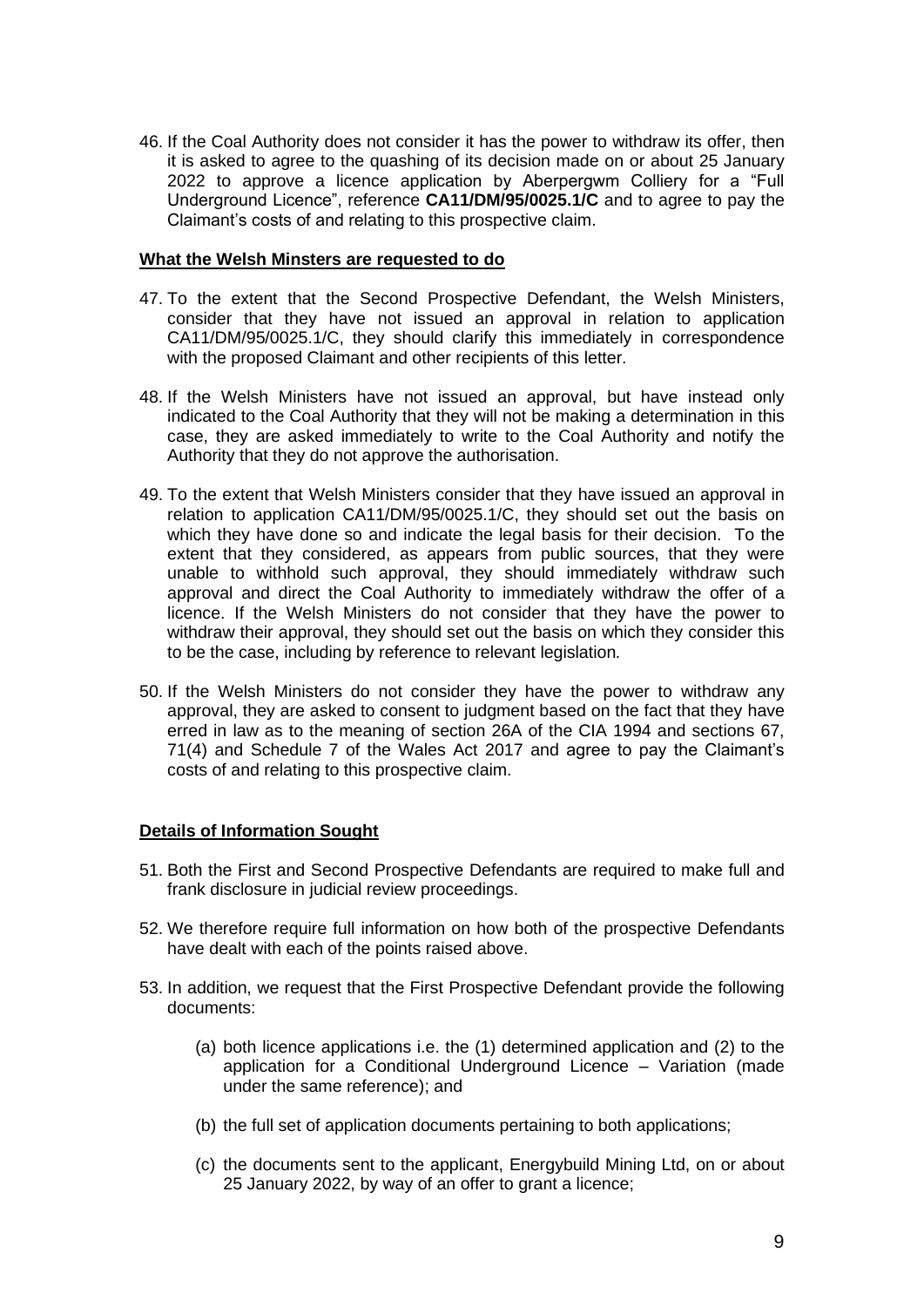- (d) any other licences relating to Aberpergwm Colliery; and
- (e) communications received from Welsh Ministers in relation to the licence.
- 54. In addition, we request that the Second Prospective Defendant provide the following documents:
	- (a) any communications with the UK Government in relation to this licence and/or the Welsh Government's authority to approve and/or withhold approval of this licence or similar licences generally; and
	- (b) documents evidencing the Welsh Ministers' decision to notify the Coal Authority of the Ministers' response in relation to application CA11/DM/95/0025.1/C, so that the content of the decision and the basis for it can be understood.

## **Orders Sought**

- 55. Should the prospective Defendants not take any of the actions set out at §§45-50 above, the following orders will be sought from the Court:
	- (i) A quashing order in respect of the offer of licence and/or any grant of the licence;
	- (j) A quashing order of any approval from Welsh Ministers in relation to the said offer/grant;
	- (ii) An Aarhus Costs Order;
	- (iii) Costs.

#### **Other applications**

56. If the claim proceeds the Claimant will apply for a protective costs order (PCO) pursuant to CPR 45.43 on the basis that the claim is an environmental matter: *Venn v Sec State CLG* [2015] 1 WLR 2328. If you disagree that this is an Aarhus matter or with the making of a PCO please give your reasons.

#### **Details of Legal Advisors Dealing with this Claim**

## 57. *Solicitors*

Richard Buxton Solicitors Office A, Dale's Brewery Gwydir Street **Cambridge** CB1 2LJ

Attn: Matthew McFeeley & Rebecca Stewart

Email: [mmcfeeley@richardbuxton.co.uk;](mailto:mmcfeeley@richardbuxton.co.uk) [rstewart@richardbuxton.co.uk](mailto:rstewart@richardbuxton.co.uk)

*Counsel* Estelle Dehon 2-3 Gray's Inn Square